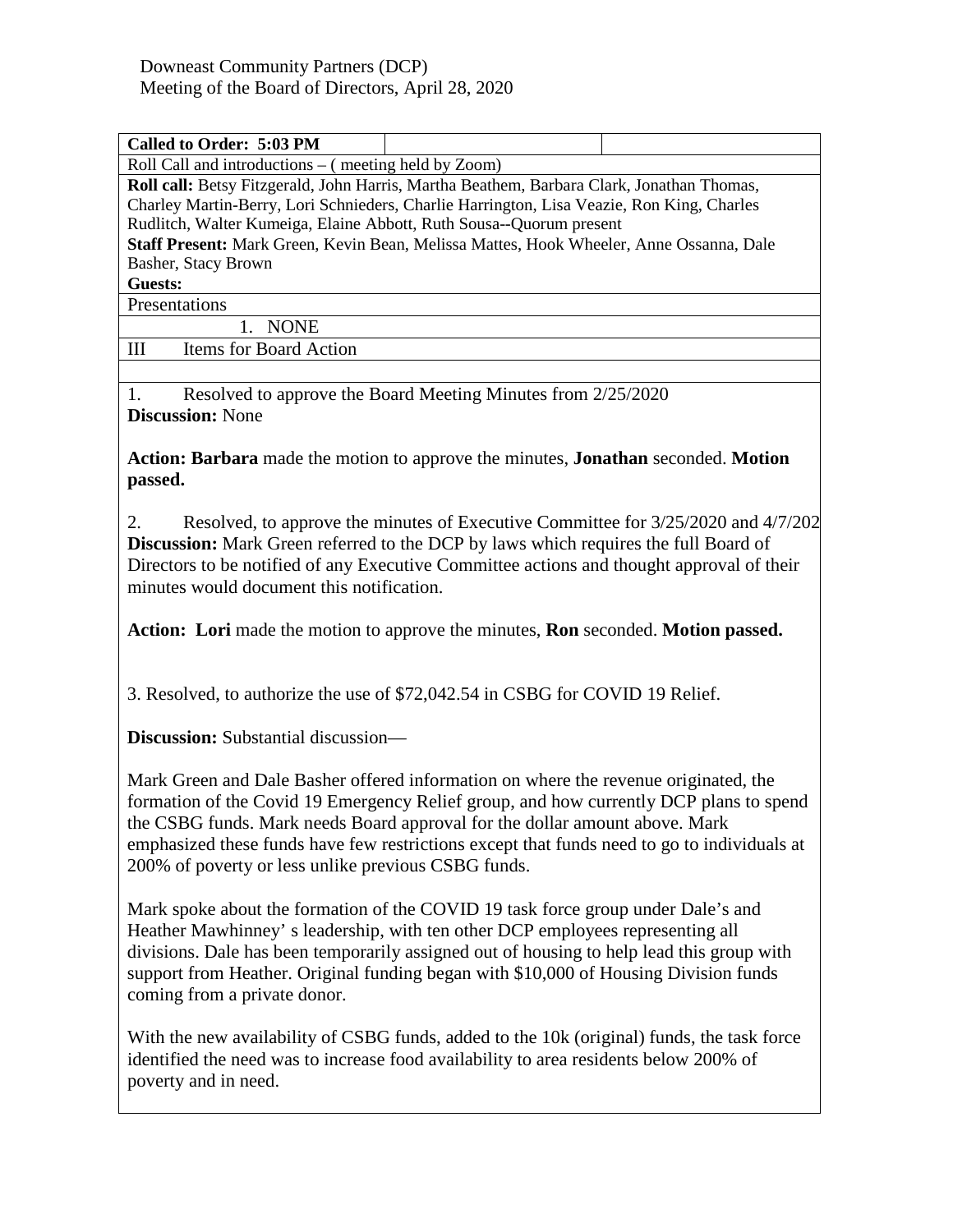Downeast Community Partners (DCP) Meeting of the Board of Directors, April 28, 2020

The task force identified food insecurity and personal care items as a high priority for funding. Northern Washington County residents, Head Start families, and individuals working with other DCP services like Transportation, HEAP and Supportive Services were easily identifiable along with a need expressed by Seacoast Mission our on-going partner.

. Food card distribution was identified as a quick way to get food to families so the task force reached out to Hannaford and Tradewinds grocery which is Affiliated with Hannaford. They agreed to begin processing food cards, led by Blue Hill Tradewinds, and those cards, amounting to \$10,000 were distributed to the Danforth area residents who had been identified early on as needing help.

The Task Force is proposing to distribute another 21 k in cards to individuals and families that have been identified by the task force, but this distribution would happen only with the approval of the CSBG funds. Another 40k to potentially distribute would be remaining

Question: Why decide to distribute food cards and not something different like supporting local food pantries.

Food Cards were viewed as an efficient way to alleviate the need for food quickly as the needs became known. We plan to do a comprehensive needs assessment if the new funds are approved.

Question: Why not create a wider access or availability of these cards, beyond Northern Washington Co. so mor**e** could benefit.

With Board approved funds, we will be doing a full assessment of the needs and the best way to address them. Mark expressed current concern that the need certainly surpassed the ability for DCP to respond to all food needs and he offered it may get worse over time.

Lori Schneiders, who is involved with a local food pantry for students talked about food distribution and funding challenges. Charlie Martin –Berry offered that there was often an imbalance in pantry funding, at least thought Washington Co. Some pantries had excess funds and others were struggling and there was no current mechanism to even out those disparities.

Discussion initiated by Charles who said he supports the concept and would vote to approve the motion, but he asked what the selection criteria being used now and perhaps being developed so it was clear to everyone how DCP chose to spend the funds for food insecurity or something else with these funds. Charles stated he was not looking to recreate a CSBG type bureaucracy, but the clear criteria would help DCP's focus and substantiate our distribution decisions.

Dale responded that the task force will begin to do this as they move ahead with newly approved funds and that to begin each recipient of any funds need to be under 200% of poverty rate and certified by self-attestation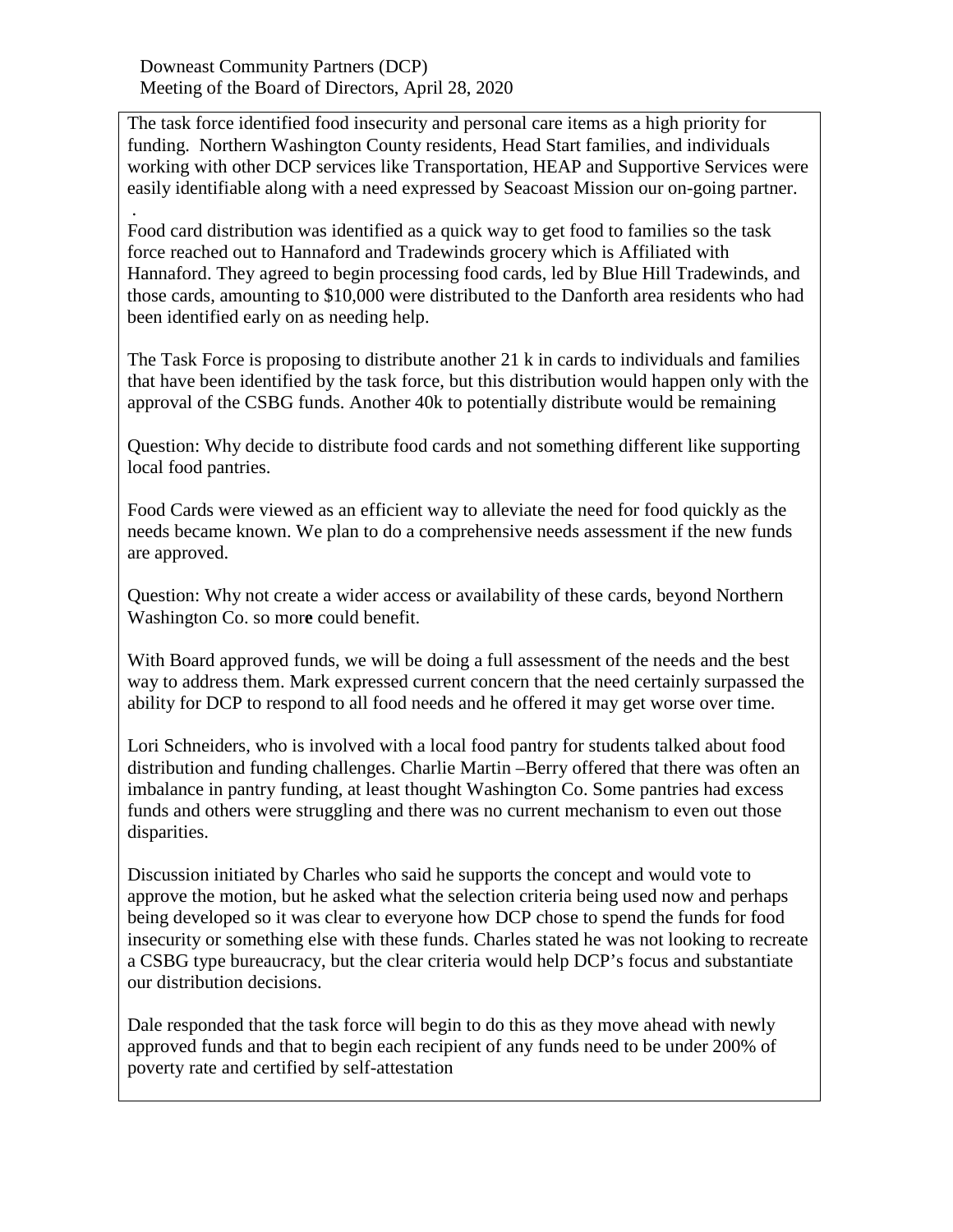Downeast Community Partners (DCP) Meeting of the Board of Directors, April 28, 2020

Motion was made to approve and it carried unanimously with one abstention by Walter. He noted the reason being not a direct conflict of interest, but that his wife who works at Tradewinds was involved in the food card processing.

A**ction: Elaine** made the motion to authorize the use of \$72,042.54 in CSBG for COVID 19 Relief. **Lori** seconded. **Motion passed with one abstention from Walter**

4. Resolved, to approve the policy entitled "Employee Referral Program". **Discussion:** None

Action: Walter made the motion to approve the policy to continue the pilot Employee Referral Program, **Martha** seconded. **Motion passed unanimously**

| IV | Reports |
|----|---------|
|----|---------|

- 1. Executive Directors Report– Mark Green
- 2. Finance Directors Report Kevin Bean
- 3. Head Start Director's Report Melissa Mattes
- 4. Parent Policy Council Minutes from 4/15/20

## 5. Executive Directors report.-Mark Green

Following up on the report furnished in his written report to the Board, Mark added that DCP is currently discussing Head Start centers potentially opening up slowly The Paycheck Protection Program from the SBA has allowed us to bring all employees back to their full schedule even though many are not working their regular assignments.

Many employees are working from home. We have had about 10 drivers and 2 volunteers handling the average of 40 rides/ per day compared to the usual 275 per day and these were often for dialysis. These rides are done primarily using the large buses so clients can keep a social distance and drivers are outfitted with masks and most buses now have Plexiglas barriers for the driver.

6. Finance Directors Report—Kevin Bean

Kevin reported on the SBA/PPP program being approved that will bring back all employees for at least 8 weeks. It is total of 1.3 million for salary, benefits and infrastructure expenses.

Comment that the current investments were doing poorly and not unexpectedly. Kevin commented we will be moving all investment to one entity and that he will be putting this out to bid.